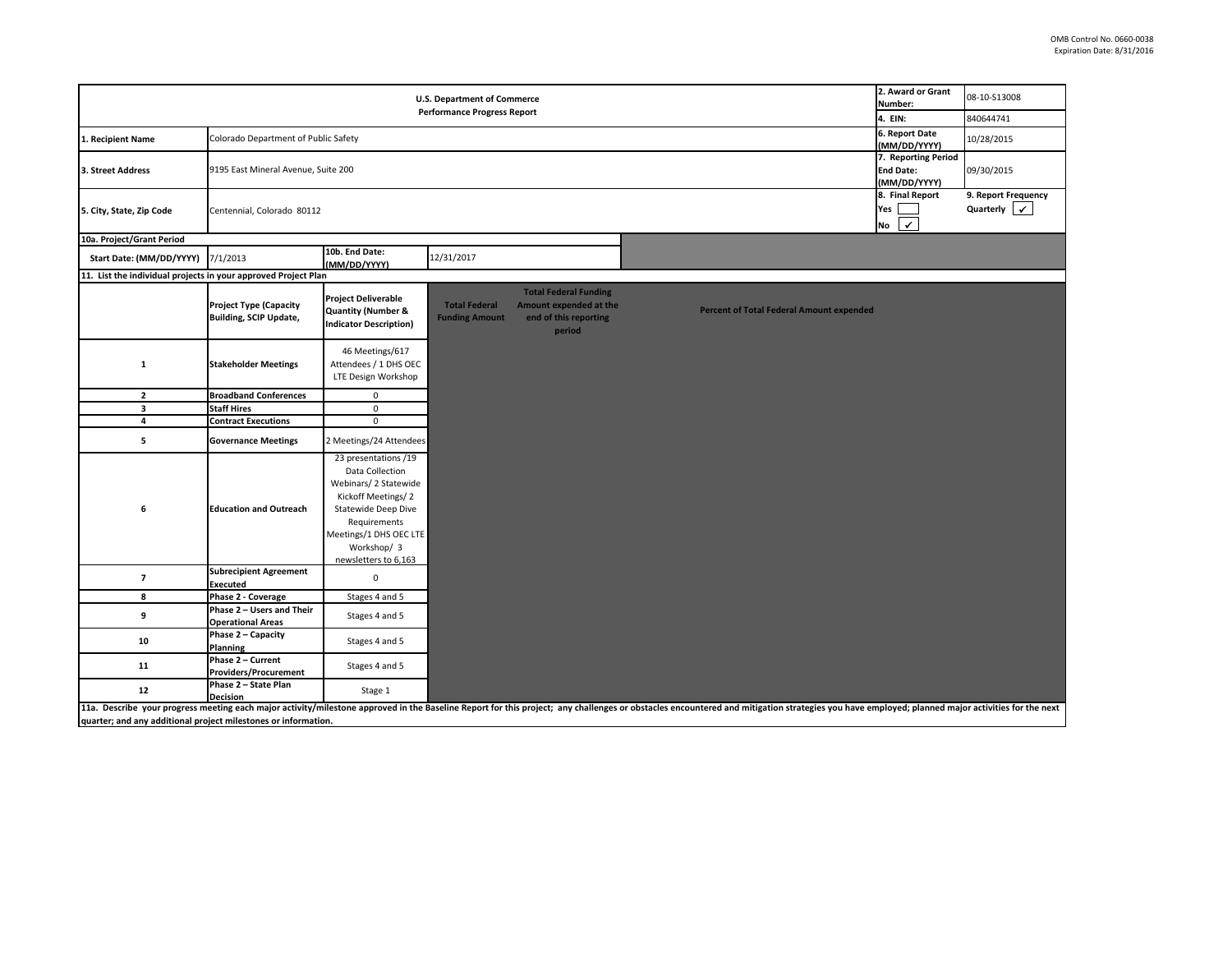| 1/The FNC Program Staff, SPOC and/or FirstNet Colorado Governing Body (FNCGB) members presented/participated at the following meetings during the quarter July - September 2015): Custer County, Colorado Association of Chief |
|--------------------------------------------------------------------------------------------------------------------------------------------------------------------------------------------------------------------------------|
| Eastern Plains Law Enforcment Meeting, Evergreen Fire Rescue, Crowley County, Colorado Counties Inc - Mountain and Eastern Districts, Safe & Connected Communities, National EMS Safety Summit Booth Contacts and Session Pres |
| County, South Central Region, Gilpin County Commissioners, North Central Region, Homeland Security Advisory Committee, Northeast Region, Intrado, Colorado Government Association of Information Technology (CGAIT)/Colorado I |
| Management Association (CIMA) Conference, Kit Carson County, Southern Ute Indian Tribe, Jefferson County Sheriff, and Ouray County.                                                                                            |
| Additionally, the following occurred:                                                                                                                                                                                          |
| FNCGB member presented at the National Association of Telecommunications Advisors and Officers (NATOA) Conference on panel called "Promoting Public Safety - FirstNet and Next Generation 911 Services" on 9/10/15.            |
| In August 2015, Western Slope and Eastern Plains/Front Range Kickoff Meetings (2) and Western Slope and Eastern Plains/Front Range Deep Dive/Stakeholder Interviews (2 meetings) involving 68 stakeholders to discuss the curr |
| requirements, coverage objectives methodologies and data collection requirements for NPSBN planning.                                                                                                                           |
| FNC Program staff hosted 19 Data Collection Webinars during the quarter.                                                                                                                                                       |
| Since the start of SLIGP, outreach efforts have reached the following stakeholders: (previous updates may not have been inclusive of all meetings; corrected here)                                                             |
| 62 of 64 counties contacted, representing 96.8% of all Colorado counties (1 additional county presented information by webinar/phone during the quarter; in-person meeting pending) (at multiple meetings)                     |
| 13 State Agencies or Divisions                                                                                                                                                                                                 |
| 14 All Hazards/Homeland Security Regions (at multiple meetings/visits per region now)                                                                                                                                          |
| 32 Government/Trade/Disciplinary Organizations (at multiple regional meetings)                                                                                                                                                 |
| 2 911 Authority Boards or PSAPs                                                                                                                                                                                                |
| 2 Tribes (100%)                                                                                                                                                                                                                |

2/No broadband conferences were attended during the quarter. The staff was focused on remaining in the state to ensure a quality, stakeholder focused response the to the data collection and coverage objectives requirements FirstNet on time and with all supporting documentation (See 8 12)

5/July and September 2015 (August was canceled due to conflict) FirstNet Colorado Governing Board (FNCGB) meetings (24 total attendees/2 meetings) were held with the Colorado members in person and via Web/Conference Bridge chapter of National Emergency Number Association (NENA)/Association of Public Safety Communications Official (APCO) appointed a new rep to the FNCGB: Carl Stephens in July, 2015 to represent the 911 stakeholder community.

6/ The SPOC and FNC Program Staff participated in each quarterly FirstNet SPOC call, each monthly FirstNet Region VIII call, the FirstNet draft Data Collections calls, the WestNet bi-weekly call and attended the FirstNet B Meetings via web session. Staff provides monthly programmatic updates (in person whenever possible) to all of the major Land Mobile Radio and Public Safety Communications stakeholder groups (e.g., Consolidated Communicatio Colorado (CCNC), Rocky Mountain Harris Users Group, Public Safety Communications Subcommittee (PSCS), and All Hazards Region/Homeland Security Coordinators Meeting, 911 PUC Task Force.) FNC Program Staff also participates, at the PSCR Location Based Services and Analytics Working Groups, and various NPSTC Broadband Working Groups on Priority/Quality of Service, Deployables and Local Control. During the quarter, the Pubic Safety Broadband Pro appointed to the FEMA Regional Emergency Communications Coordination Working Group (RECCWG) for Region 8 to provide regular programmatic updates. She attended the RECCWG meeting in Denver in August 2015.

Internally, Staff efforts for the quarter included working on the following: FirstNet Colorado branding, marketing, website (www.firstnetcolorado.org), outreach planning, and newsletter publications, Media Mentions: 3 Tota found at: https://sites.google.com/a/state.co.us/firstnetcolorado/home/news/fnc-in-the-newsSee Q2 stats below:

| TOUTIU UL TILLDS.//SILES.ROORIE.COM/U/U/SIUE.CO.US/MISLIELCOIOIUU/HOME/HEWS/MIC-MI-LIIE-HEWSSEE QZ SLUGS DEIOW. | <b>Website Sessions</b> | <b>Website Users</b><br>(% of New Users) | <b>Website Page Views</b> | <b>Newsletter Recipients</b> | <b>Email Newsletter</b><br>Open Rate (%) | <b>Media Mentions Twitter Followers (Total)</b> | <b>Facebook Likes</b> | <b>YOUTUDE</b><br><b>Views/Minutes</b><br><b>Matched</b> |
|-----------------------------------------------------------------------------------------------------------------|-------------------------|------------------------------------------|---------------------------|------------------------------|------------------------------------------|-------------------------------------------------|-----------------------|----------------------------------------------------------|
| <b>July 2015</b>                                                                                                | 1474                    | 1167 (74.36%)                            | 2,488                     | 2028                         | 31.90%                                   | 578                                             |                       | 220 views/879 min                                        |
| August 2015                                                                                                     | 967                     | 731 (67.53%)                             | 1,945                     | 2064                         | 32.40%                                   | 607                                             |                       | 135 views/1.176 min                                      |
| September 2015                                                                                                  | 548                     | 417 (62.59%)                             | 1,243                     | 2071                         | 28.60%                                   | 64C                                             |                       | 162 views/774 min                                        |

8 - 12/ As mentioned above, data collection outreach has been ongoing through webinars and focused outreach. FNC submitted almost 1GB of data to FirstNet in support of data collection coverage objectives; this included the elements spreadsheet (representing responses from 147 public safety entities (106 using the full survey, 41 using the short form survey), market research, a representative sample of 1 year of Computer Aided Dispatch (CAD) across the state (2,206,941 records), coverage objectives/phased deployment, and demand forecast. For Coverage, Users and their Operational Areas, Capacity Planning and Current Providers/Procurement, the program is in vari Stages 4 and 5 of Process Development, Data Collection, and Analyzing/Aggregating Data. For the State Plan Decision, the program is in Stage 1 Process Development only.

11b. If the project team anticipates requesting any changes to the approved Baseline Report in the next quarter, describe those below. Note that any substantive changes to the Baseline Report must be approved by the Depart **Commerce before implementation.** 

NTIA approved grant modification on 9/24/15.

**11c. Provide any other information that would be useful to NTIA as it assesses this project's progress.** 

N/A

## **11d. Describe any success stories or best practices you have identified. Please be as specific as possible.**

Colorado believes that it's data collection and coverage objectives submission to FirstNet is one of the most comprehensive, thoughtful, and factually based that may have been presented to date. Colorado's methodologies pr three-year implementation covering 45%, 45% and then the last 10% of the state, in addition to a significant deployables solution and a focus on rural areas first.

**12. Personnel** 

**12a. If the project is not fully staffed, describe how any lack of staffing may impact the project's time line and when the project will be fully staffed.**

N/A

**12b. Staffing Table**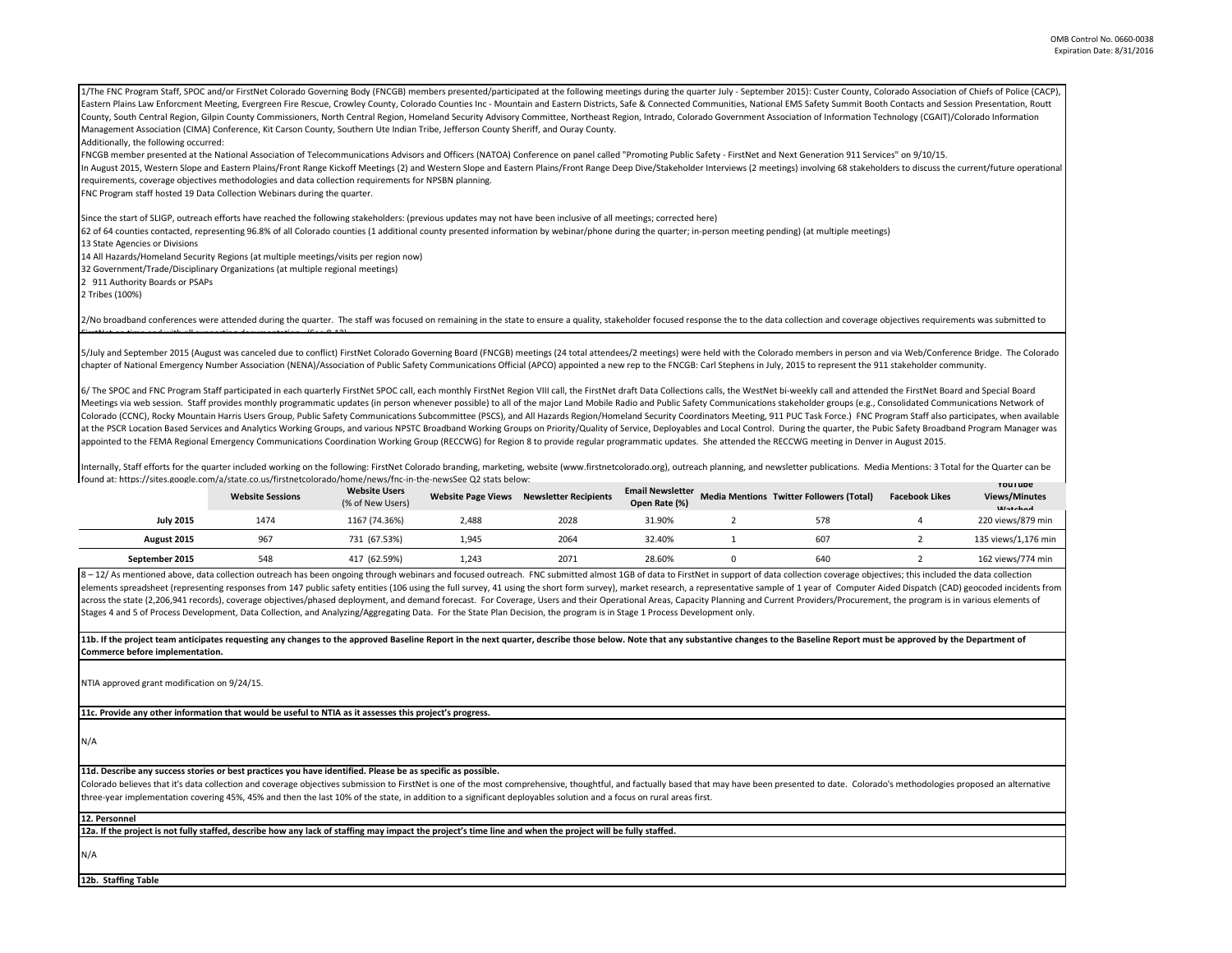| <b>Job Title</b>                                                                                                                      | FTE%                                                                                                                                                         | Project (s) Assigned                                                                                                                                                                                                     |                            |                                                                                                   |                              |                            |                                                        |                                         | Change                                   |  |  |
|---------------------------------------------------------------------------------------------------------------------------------------|--------------------------------------------------------------------------------------------------------------------------------------------------------------|--------------------------------------------------------------------------------------------------------------------------------------------------------------------------------------------------------------------------|----------------------------|---------------------------------------------------------------------------------------------------|------------------------------|----------------------------|--------------------------------------------------------|-----------------------------------------|------------------------------------------|--|--|
|                                                                                                                                       |                                                                                                                                                              | Provide oversight of all SLIGP project activities                                                                                                                                                                        |                            |                                                                                                   |                              |                            |                                                        | Title and level of effort               |                                          |  |  |
|                                                                                                                                       |                                                                                                                                                              |                                                                                                                                                                                                                          |                            |                                                                                                   |                              |                            |                                                        | modified based on                       |                                          |  |  |
| Public Safety Broadband<br>Program Manager                                                                                            | $\mathbf{1}$                                                                                                                                                 |                                                                                                                                                                                                                          |                            |                                                                                                   |                              |                            |                                                        |                                         | approved grant<br>modification.          |  |  |
|                                                                                                                                       |                                                                                                                                                              | Provide support for SLIGP outreach activities                                                                                                                                                                            |                            |                                                                                                   |                              |                            |                                                        |                                         | Title and level of effort                |  |  |
|                                                                                                                                       |                                                                                                                                                              |                                                                                                                                                                                                                          |                            |                                                                                                   |                              |                            |                                                        |                                         | modified based on                        |  |  |
| Outreach and Education                                                                                                                |                                                                                                                                                              |                                                                                                                                                                                                                          | approved grant             |                                                                                                   |                              |                            |                                                        |                                         |                                          |  |  |
| Manager                                                                                                                               | $\mathbf{1}$                                                                                                                                                 |                                                                                                                                                                                                                          |                            |                                                                                                   |                              |                            |                                                        |                                         |                                          |  |  |
| Grant Program Manager                                                                                                                 | 0.2                                                                                                                                                          | Provide support for grant management and reporting requirements                                                                                                                                                          |                            |                                                                                                   |                              |                            |                                                        |                                         | None                                     |  |  |
| <b>Grant Analyst</b>                                                                                                                  | 0.2                                                                                                                                                          | Provide support for grant management and reporting requirements                                                                                                                                                          |                            |                                                                                                   |                              |                            |                                                        |                                         | None                                     |  |  |
| <b>Grant Accountant</b>                                                                                                               | 0.2                                                                                                                                                          | Provide support for budget management and reporting requirements                                                                                                                                                         |                            |                                                                                                   |                              |                            |                                                        |                                         | None                                     |  |  |
|                                                                                                                                       |                                                                                                                                                              |                                                                                                                                                                                                                          |                            | Position removed with<br>budget modification.                                                     |                              |                            |                                                        |                                         |                                          |  |  |
| <b>Administrative Support</b><br>13. Subcontracts (Vendors and/or Subrecipients)                                                      | $\mathbf 0$                                                                                                                                                  |                                                                                                                                                                                                                          |                            | Provide administrative support for grant management, governance meetings, and outreach activities |                              |                            |                                                        |                                         |                                          |  |  |
| 13a. Subcontracts Table - Include all subcontractors. The totals from this table must equal the "Subcontracts Total" in Question 14f. |                                                                                                                                                              |                                                                                                                                                                                                                          |                            |                                                                                                   |                              |                            |                                                        |                                         |                                          |  |  |
|                                                                                                                                       |                                                                                                                                                              |                                                                                                                                                                                                                          |                            |                                                                                                   |                              |                            |                                                        |                                         |                                          |  |  |
| Name                                                                                                                                  | <b>Subcontract Purpose</b>                                                                                                                                   |                                                                                                                                                                                                                          | Type<br>(Vendor/Subrec.)   | RFP/RFQ Issued (Y/N)                                                                              | Contract<br>Executed (Y/N)   | <b>Start Date</b>          | <b>End Date</b>                                        | <b>Total Federal Funds</b><br>Allocated | <b>Total Matching Funds</b><br>Allocated |  |  |
|                                                                                                                                       | Subcontracts: Technical Support-MOUs, Data                                                                                                                   |                                                                                                                                                                                                                          | Vendor                     |                                                                                                   |                              |                            |                                                        |                                         |                                          |  |  |
| Signals Analytics, LLC                                                                                                                |                                                                                                                                                              | Collection, Coverage Objectives, Training and                                                                                                                                                                            |                            | Υ                                                                                                 | Y                            | 6/3/2015                   | 12/3/2016                                              | \$245,750.00                            | \$0.00                                   |  |  |
|                                                                                                                                       | RFP/Public Notice response assistance<br>Legal/MOU Subcontracts: Costs associated with state,                                                                |                                                                                                                                                                                                                          |                            |                                                                                                   |                              |                            |                                                        |                                         |                                          |  |  |
| TBD                                                                                                                                   | municipal, county and private (outside) legal expertise                                                                                                      |                                                                                                                                                                                                                          | Vendor/State and           | ${\sf N}$                                                                                         | N                            | TBD                        | TBD                                                    | \$180,000.00                            | \$0.00                                   |  |  |
|                                                                                                                                       | on specific issues related to legal/MOU efforts                                                                                                              |                                                                                                                                                                                                                          | Local Government           |                                                                                                   |                              |                            |                                                        |                                         |                                          |  |  |
|                                                                                                                                       | A/V, Graphics and Production Services associated with                                                                                                        |                                                                                                                                                                                                                          |                            | N                                                                                                 | N                            | TBD                        | TBD                                                    | \$30,000.00                             | \$0.00                                   |  |  |
| TBD                                                                                                                                   | development of videos, website or other marketing                                                                                                            |                                                                                                                                                                                                                          | Vendor/State<br>Government |                                                                                                   |                              |                            |                                                        |                                         |                                          |  |  |
|                                                                                                                                       |                                                                                                                                                              | graphics/materials and other production costs                                                                                                                                                                            |                            |                                                                                                   |                              |                            |                                                        |                                         |                                          |  |  |
|                                                                                                                                       | associated with the education and outreach element                                                                                                           |                                                                                                                                                                                                                          |                            |                                                                                                   |                              |                            |                                                        |                                         |                                          |  |  |
| TBD                                                                                                                                   | Training Services/costs associated with development<br>of on-line training programs and materials to enable                                                  |                                                                                                                                                                                                                          | Vendor/Government          | ${\sf N}$                                                                                         | N                            | TBD                        | TBD                                                    | \$30,000.00                             | \$0.00                                   |  |  |
|                                                                                                                                       |                                                                                                                                                              | training of local, tribal, and state stakeholders on LTE                                                                                                                                                                 |                            |                                                                                                   |                              |                            |                                                        |                                         |                                          |  |  |
|                                                                                                                                       | General Contractual Services for data collection and                                                                                                         |                                                                                                                                                                                                                          |                            |                                                                                                   |                              |                            |                                                        |                                         |                                          |  |  |
| TBD                                                                                                                                   | analysis based on future requirements set out by                                                                                                             |                                                                                                                                                                                                                          | Vendor                     | N                                                                                                 | $\mathsf{N}$                 | <b>TBD</b>                 | <b>TBD</b>                                             | \$275,264.00                            | \$0.00                                   |  |  |
| irstNet or NTIA                                                                                                                       |                                                                                                                                                              |                                                                                                                                                                                                                          |                            |                                                                                                   | PO Executed                  | 5/4/2015                   | 2/3/2016                                               | \$57,855.00                             | \$0.00                                   |  |  |
|                                                                                                                                       | Provide project coordination/administrative support<br>for SLIGP data collection activities, governance<br>meetings, and outreach activities. New contractor |                                                                                                                                                                                                                          |                            |                                                                                                   |                              |                            |                                                        |                                         |                                          |  |  |
|                                                                                                                                       |                                                                                                                                                              |                                                                                                                                                                                                                          |                            |                                                                                                   |                              |                            |                                                        |                                         |                                          |  |  |
|                                                                                                                                       |                                                                                                                                                              | position hired using state contract through Covendis -<br>May 4, 2015 - February 3, 2016. If employee is<br>successful, he may be hired as an FTE (02/04/2016)<br>through the State funded by SLIGP until the end of the |                            |                                                                                                   |                              |                            |                                                        |                                         |                                          |  |  |
|                                                                                                                                       |                                                                                                                                                              |                                                                                                                                                                                                                          |                            | Bid Process completed in<br>April 2015                                                            |                              |                            |                                                        |                                         |                                          |  |  |
| Covendis                                                                                                                              |                                                                                                                                                              |                                                                                                                                                                                                                          |                            |                                                                                                   |                              |                            |                                                        |                                         |                                          |  |  |
|                                                                                                                                       |                                                                                                                                                              |                                                                                                                                                                                                                          |                            |                                                                                                   |                              |                            |                                                        |                                         |                                          |  |  |
|                                                                                                                                       | grant period (12/31/17). Approved grant modification                                                                                                         |                                                                                                                                                                                                                          |                            |                                                                                                   |                              |                            |                                                        |                                         |                                          |  |  |
|                                                                                                                                       |                                                                                                                                                              | request reflects funding this new position through end                                                                                                                                                                   |                            |                                                                                                   |                              |                            |                                                        |                                         |                                          |  |  |
|                                                                                                                                       | of grant.                                                                                                                                                    |                                                                                                                                                                                                                          |                            |                                                                                                   |                              |                            |                                                        |                                         |                                          |  |  |
| 13b. Describe any challenges encountered with vendors and/or subrecipients.                                                           |                                                                                                                                                              |                                                                                                                                                                                                                          |                            |                                                                                                   |                              |                            |                                                        |                                         |                                          |  |  |
| N/A                                                                                                                                   |                                                                                                                                                              |                                                                                                                                                                                                                          |                            |                                                                                                   |                              |                            |                                                        |                                         |                                          |  |  |
| 14. Budget Worksheet                                                                                                                  |                                                                                                                                                              |                                                                                                                                                                                                                          |                            |                                                                                                   |                              |                            |                                                        |                                         |                                          |  |  |
| Columns 2, 3 and 4 must match your current project budget for the entire award, which is the SF-424A on file.                         |                                                                                                                                                              |                                                                                                                                                                                                                          |                            |                                                                                                   |                              |                            |                                                        |                                         |                                          |  |  |
| Only list matching funds that the Department of Commerce has already approved.                                                        |                                                                                                                                                              |                                                                                                                                                                                                                          |                            |                                                                                                   |                              |                            |                                                        |                                         |                                          |  |  |
| Project Budget Element (1)                                                                                                            |                                                                                                                                                              | Federal Funds Awarded (2)                                                                                                                                                                                                |                            | <b>Approved Matching</b><br>Funds (3)                                                             | <b>Total Budget (4)</b>      |                            | <b>Federal Funds Expended Approved Matching</b><br>(5) | <b>Funds Expended (6)</b>               | <b>Total funds Expended</b><br>(7)       |  |  |
| a. Personnel Salaries                                                                                                                 |                                                                                                                                                              | \$1,010,867.00                                                                                                                                                                                                           | \$0.00                     |                                                                                                   | \$1,010,867.00               | \$383,336.86               | \$0.00                                                 | \$383,336.86                            |                                          |  |  |
| b. Personnel Fringe Benefits                                                                                                          |                                                                                                                                                              | \$328,966.00                                                                                                                                                                                                             | \$0.00                     |                                                                                                   | \$328,966.00                 | \$105,432.1                | \$0.00                                                 | \$105,432.15                            |                                          |  |  |
| . Travel                                                                                                                              |                                                                                                                                                              | \$237,154.00                                                                                                                                                                                                             | \$0.00                     |                                                                                                   | \$237,154.00                 | \$73,873.45                | \$0.00                                                 | \$73,873.45                             |                                          |  |  |
| d. Equipment                                                                                                                          |                                                                                                                                                              | \$0.00                                                                                                                                                                                                                   | \$0.00                     |                                                                                                   | \$0.00                       | \$0.00                     | \$0.00                                                 | \$0.00                                  |                                          |  |  |
| . Supplies                                                                                                                            |                                                                                                                                                              | \$37,444.00                                                                                                                                                                                                              | \$0.00                     |                                                                                                   | \$37,444.00                  | \$13,499.18                | \$0.00                                                 | \$13,499.18                             |                                          |  |  |
| Contractual                                                                                                                           |                                                                                                                                                              | \$818,869.00<br>\$67,689.00                                                                                                                                                                                              | \$0.00<br>\$625,247.00     |                                                                                                   | \$818,869.00<br>\$692,936.00 | \$141,075.75<br>\$29,320.3 | \$0.00<br>\$118,572.24                                 | \$141,075.75<br>\$147,892.55            |                                          |  |  |
| Other<br>. Indirect                                                                                                                   |                                                                                                                                                              |                                                                                                                                                                                                                          | \$0.00                     | \$0.00                                                                                            |                              | \$0.00                     | \$0.00                                                 | \$0.00                                  | \$0.00                                   |  |  |
| i. Total Costs                                                                                                                        |                                                                                                                                                              |                                                                                                                                                                                                                          | \$2,500,989.00             | \$625,247.00                                                                                      |                              | \$3,126,236.00             | \$746,537.70                                           | \$118,572.24                            | \$865,109.94                             |  |  |
| j. % of Total                                                                                                                         |                                                                                                                                                              | 80%                                                                                                                                                                                                                      |                            | 20%                                                                                               | 100%                         |                            | 86%                                                    | 14%                                     | 100%                                     |  |  |